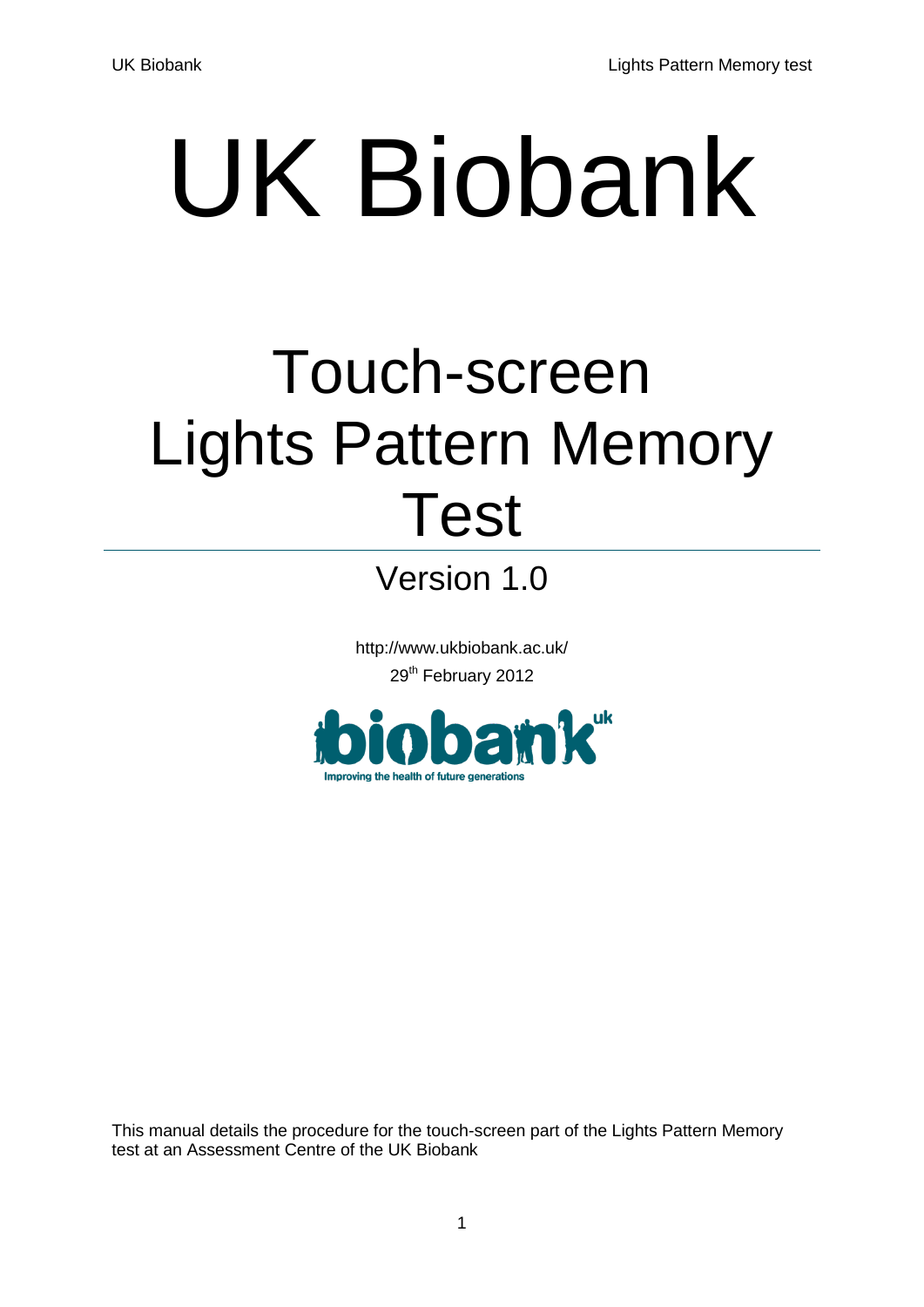#### **Contents**

### **1 Introduction**

**1.1:** This manual details the procedure for the touch-screen part of the Lights Pattern Memory test at an Assessment Centre of the UK Biobank. This test takes place at the 2nd 'station' of the Assessment Centre visit, as listed in Table 1.

|                | <b>Visit station</b>         | Assessments undertaken                           |
|----------------|------------------------------|--------------------------------------------------|
| 1              | Reception                    | Welcome & registration                           |
|                |                              | Generating a USB key for Participants            |
| 2              | <b>Touch screen Section</b>  | Consent<br>$\bullet$                             |
|                |                              | Touch screen questionnaire<br>$\bullet$          |
|                |                              | <b>Hearing Test</b><br>$\bullet$                 |
|                |                              | Cognitive function tests<br>$\bullet$            |
| 3              | Interview & blood pressure   | Interviewer questionnaire<br>$\bullet$           |
|                |                              | Blood pressure measurement<br>$\bullet$          |
|                |                              | Measurement of arterial stiffness<br>$\bullet$   |
| $\overline{4}$ | Eye measurements             | Visual acuity<br>$\bullet$                       |
|                |                              | Refractometry                                    |
|                |                              | Intraocular pressure<br>$\bullet$                |
|                |                              | <b>Optical Coherence Tomography</b><br>$\bullet$ |
| 5              | Physical measurements        | Height (Standing and Sitting)<br>$\bullet$       |
|                |                              | Hip & Waist measurement<br>$\bullet$             |
|                |                              | Weight and Bio-impedance measurement             |
|                |                              | Hand-grip strength<br>$\bullet$                  |
|                |                              | <b>Ultrasound Bone Densitometry</b><br>$\bullet$ |
|                |                              | Spirometry (Lung function test)<br>$\bullet$     |
| 6              | Cardio-respiratory fitness   | <b>Exercise/fitness ECG test</b><br>$\bullet$    |
| $\overline{7}$ | Sample collection            | Blood samples collected<br>$\bullet$             |
|                |                              | Urine sample collected<br>$\bullet$              |
|                |                              | Saliva sample collected                          |
| 8              | Web-based diet questionnaire | Dietary assessment<br>$\bullet$                  |

**Table 1:** Sequence of assessment visit

**1.2:** Throughout this document, the term 'Participant' signifies a study participant who is taking part in the Assessment Centre process, regardless of whether they eventually give or withhold consent to take part in the UK Biobank study.

**1.3:** The collection of data from assessment visits uses a direct data entry system of the Assessment Centre Environment (ACE).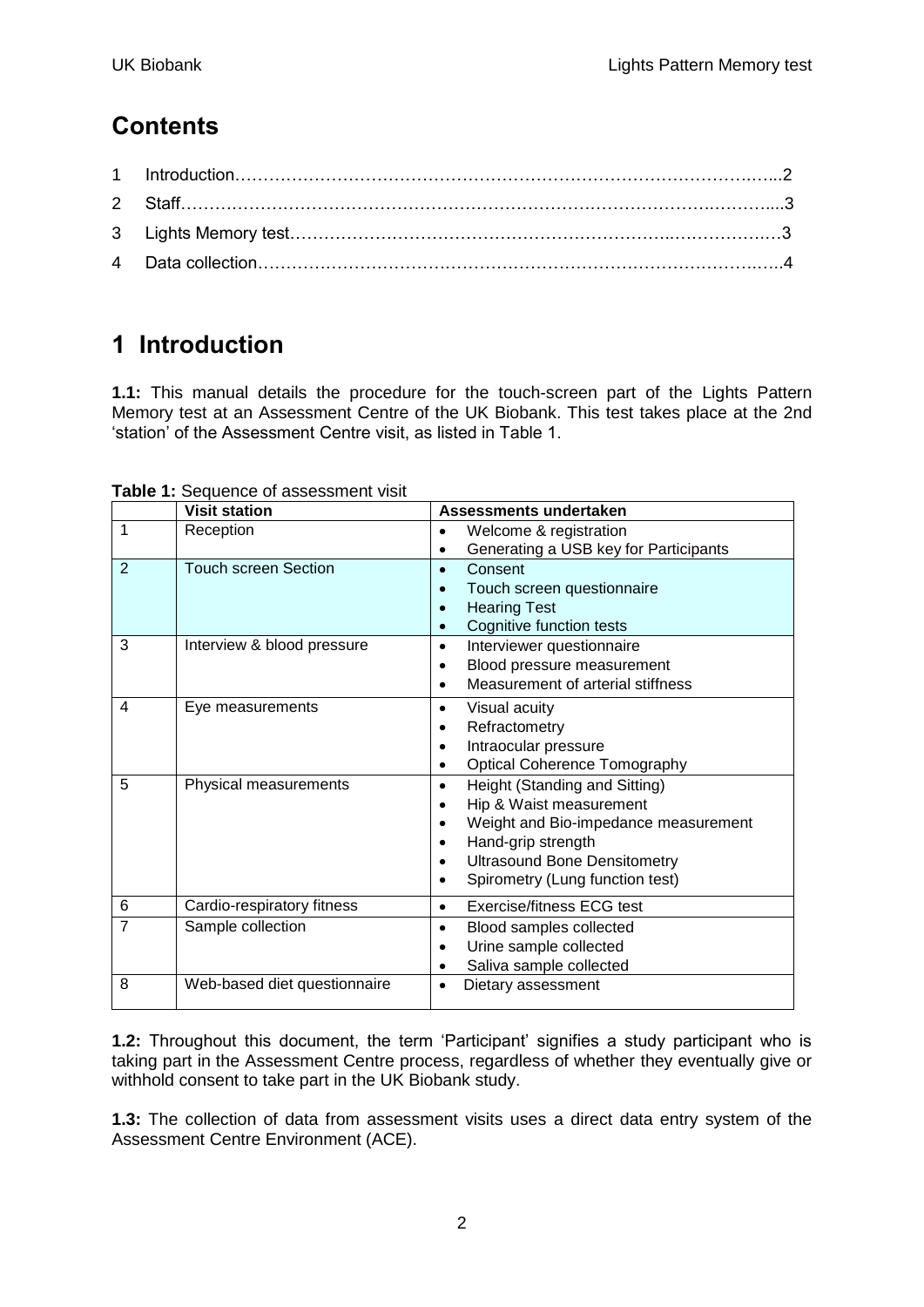**1.4:** At the start of their visit, each participant is issued with a USB key at the Reception station. This contains the participant unique identifier, name, date of birth and gender. As the participant progresses between stations, the USB key acts as an identifying token. The USB key is encrypted so can only be read by assessment centre computers. None of the participant's test data is transferred to the USB key. At the end of the assessment visit all identifying data on the USB key is removed.

#### **2 Staff**

This procedure is performed by the Receptionist or any staff member who has received suitable training and has been granted the relevant module permissions. These staff can include: Study Interviewer, Duty Manager, Phlebotomist, Laboratory Technician or Measurement Technician. Two members of staff are always present to oversee the touch screen and web diet questionnaire areas. The Assessment Centre Manager oversees that all staff work in accordance with this procedure.

#### **3 Lights Pattern Memory test**

The Lights Pattern Memory test was performed as part of the touch-screen questionnaire in the pilot phase of recruitment into the study. (The distribution of the responses to the test was highly skewed indicating that many participants found the test too easy to complete successfully). This test was therefore omitted during the main phase of recruitment and is only available for a subset of participants (~3,700).

This Lights Pattern Memory test aims to test short-term visual memory by showing the participant a series of pictures of houses, which have some windows lit. The participant then has to indicate which windows were lit after a 10-second delay.

The screen stated:

*"In the next section, you will be shown a picture of a small house, like the one below. Some of the lights are switched on. Remember which windows are lit up"*.

*Press "Next" when you are ready to start.*

An illustration of a small house is shown, with 4 windows, 2 of which are lit in a random pattern. After 10 seconds, the same house is shown, but with no lights on.

The instruction then reads:

*"Please touch the windows that had the lights on. When you have pressed all the windows that you need to, press "Next"*

The participant selects as many windows as they wish. Each window that is touched is changed to being lit (or toggled back to being unlit again) and the computer records the number of correct matches.

The test is repeated using a picture of a medium-size house, with 9 windows, of which 5 are lit (using a fixed pattern so that pattern is same for all participants). After 10 seconds, the same house is shown, but with no lights on.